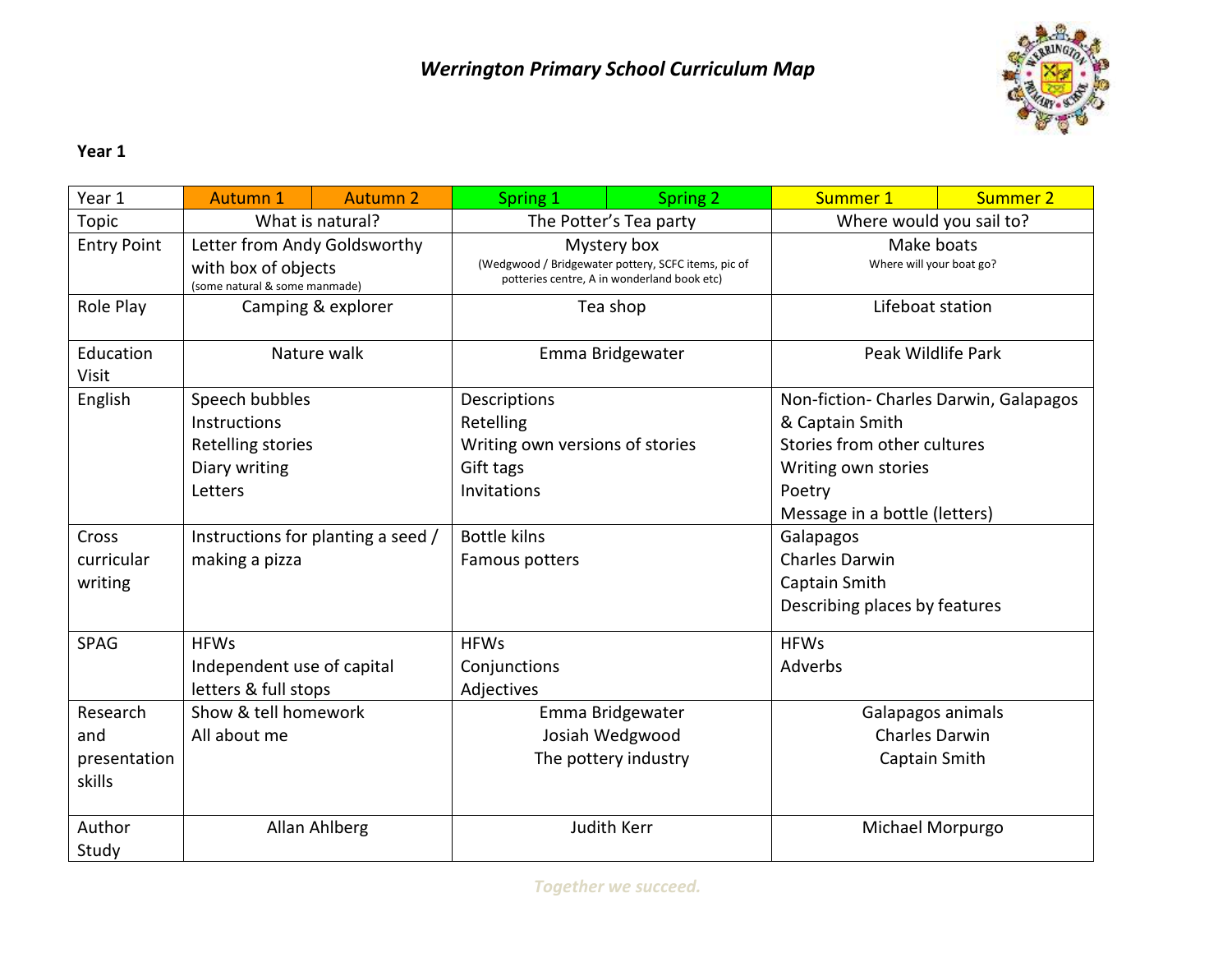

| <b>Class Text</b> | Jack & the                                                              | The Jolly | The Tiger who came to Tea              | Dolphin Boy                                                           |  |
|-------------------|-------------------------------------------------------------------------|-----------|----------------------------------------|-----------------------------------------------------------------------|--|
|                   | beanstalk<br>Postman                                                    |           | Mog the Forgetful Cat & other Mog      |                                                                       |  |
|                   |                                                                         |           | stories                                |                                                                       |  |
| <b>Texts</b>      | Traditional tales - Jack &                                              |           | The Tiger who came to Tea              | Dolphin Boy                                                           |  |
|                   | beanstalk, LRRH, 3 Pigs                                                 |           | Mog the Forgetful Cat & other Mog      | The Snail & the Whale                                                 |  |
|                   | Jolly Postman                                                           |           | stories                                | Jack & the Flum Flum Tree                                             |  |
|                   | Pizza instructions                                                      |           | The Aliens are coming                  | We're Sailing to Galapagos                                            |  |
|                   | Man on the moon advert<br>Lila and the Secret of Rain (link to<br>Geog) |           | Alice in Wonderland                    | Where My Wellies Take Me                                              |  |
|                   |                                                                         |           |                                        | Beegu                                                                 |  |
|                   |                                                                         |           |                                        | Thank you for looking after our pets                                  |  |
|                   |                                                                         |           |                                        | Senses poems                                                          |  |
|                   |                                                                         |           |                                        |                                                                       |  |
| <b>Class Poem</b> | The Three Little Pigs -                                                 |           | The three little pigs -                | Where Go the Boats-                                                   |  |
|                   | Roald Dahl's Revolting Rhymes                                           |           | Roald Dahl's Revolting Rhymes          | Robert Louis Stevenson<br>http://www.scrapbook.com/poems/doc/224.html |  |
|                   | Remember Remember the 5 <sup>th</sup> of                                |           |                                        |                                                                       |  |
|                   | November                                                                |           |                                        |                                                                       |  |
| Maths             | Ordering numbers<br>Place value<br>Estimating                           |           | Halves and quarters of shapes and      | One more/one less                                                     |  |
|                   |                                                                         |           | numbers                                | Number bonds to 20 and related                                        |  |
|                   |                                                                         |           | <b>Doubles</b>                         | subtraction facts                                                     |  |
|                   | Doubling                                                                |           | Time o'clock and half past             | To find a quarter of a quantity                                       |  |
|                   | 2d shapes                                                               |           | Positional language include half turns | To write words for the numbers 1-20                                   |  |
|                   |                                                                         |           | Counting in 2's and 5's- word problems | Describe position, directions and                                     |  |
|                   |                                                                         |           | Tall charts and graphs                 | movements, including whole, half,                                     |  |
|                   |                                                                         |           | Estimating length using non and        | quarter and three-quarter turns.                                      |  |
|                   |                                                                         |           | standard units                         | Sequence events in chronological order                                |  |
|                   |                                                                         |           | Weighing- making tiffin                | using language such as: before and                                    |  |
|                   |                                                                         |           |                                        | after, next, first, today, yesterday,                                 |  |
|                   |                                                                         |           |                                        | tomorrow, morning, afternoon and                                      |  |
|                   |                                                                         |           |                                        | evening.                                                              |  |
|                   |                                                                         |           |                                        | Measure and begin to record the                                       |  |
|                   |                                                                         |           |                                        | following: lengths/heights;                                           |  |
|                   |                                                                         |           |                                        | mass/weight; capacity/volume; time                                    |  |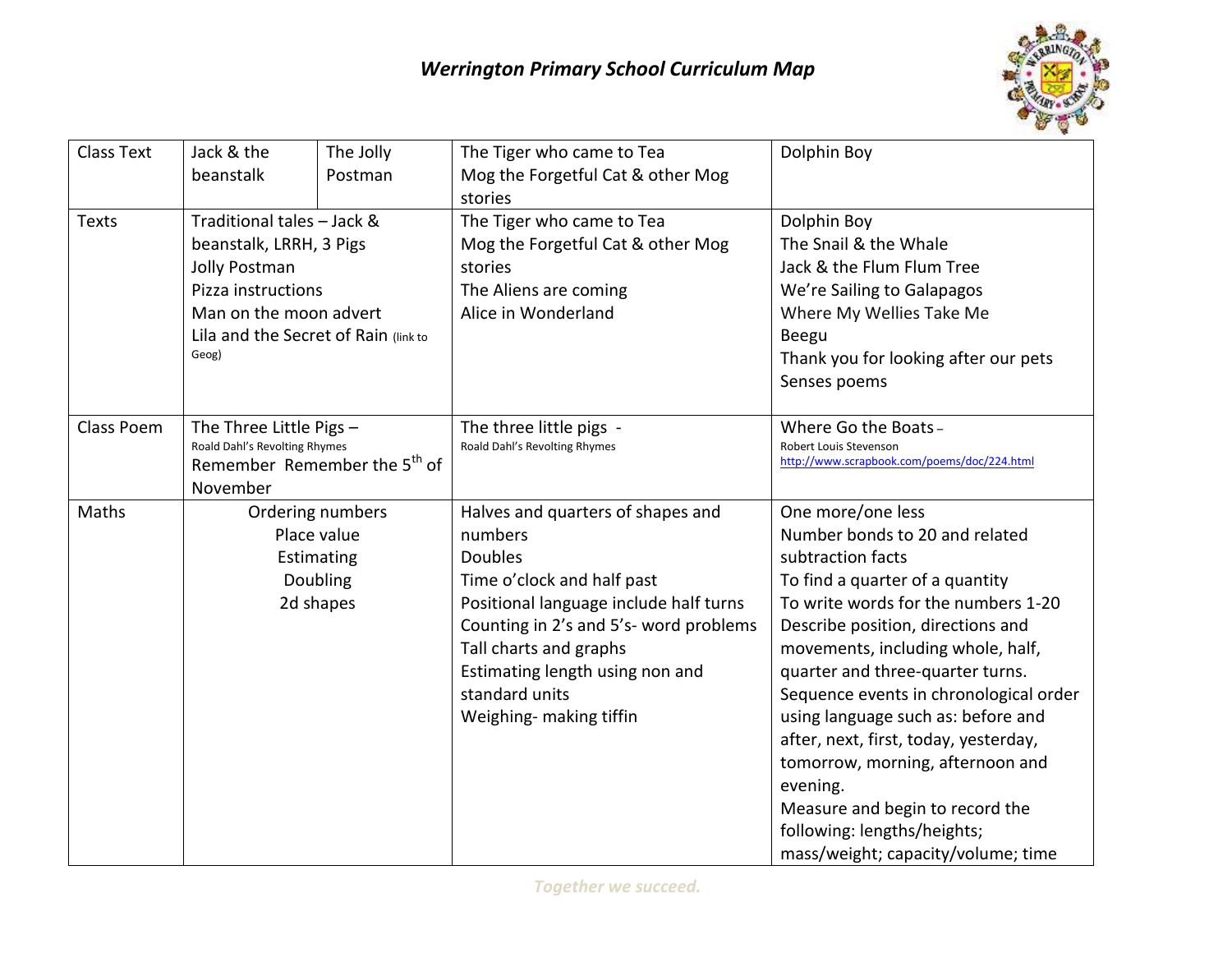

|              |                                                                                                   |                                                                                            |                                                                                        |                                                                                        | (hours, minutes, seconds).                                                                                                             |                                       |  |
|--------------|---------------------------------------------------------------------------------------------------|--------------------------------------------------------------------------------------------|----------------------------------------------------------------------------------------|----------------------------------------------------------------------------------------|----------------------------------------------------------------------------------------------------------------------------------------|---------------------------------------|--|
| Science      | Plants<br>identify & name, basic structure (stem, roots, petal,<br>leaf, flower, pollen)          |                                                                                            | <b>Materials</b><br>identify, compare & group materials, describe simple<br>properties |                                                                                        | Animals<br>Identify & name animals, fish, amphibians, birds &<br>mammals<br>Carnivores / herb/ omnivores<br>Describe & compare animals |                                       |  |
| History      | Bonfire night & Guy Fawkes                                                                        |                                                                                            | Josiah Wedgwood (comparison with                                                       |                                                                                        | Captain Smith                                                                                                                          |                                       |  |
|              |                                                                                                   |                                                                                            | Emma Bridgewater)                                                                      |                                                                                        | Charles Darwin                                                                                                                         |                                       |  |
|              |                                                                                                   |                                                                                            | The pottery industry                                                                   |                                                                                        |                                                                                                                                        |                                       |  |
| Geography    |                                                                                                   | Weather - seasonal changes in                                                              |                                                                                        | Where do we live?                                                                      |                                                                                                                                        | Islands, oceans, continents comparing |  |
|              | UK.                                                                                               |                                                                                            | Location Stoke and other cities on Uk                                                  |                                                                                        | localities (Galapagos), physical features                                                                                              |                                       |  |
|              |                                                                                                   | Hot & cold areas in relation to                                                            |                                                                                        | map, compass directions                                                                |                                                                                                                                        |                                       |  |
|              | the equator<br>Key physical & human features                                                      |                                                                                            | The 'potteries'                                                                        |                                                                                        |                                                                                                                                        |                                       |  |
| D&T          | Pizza                                                                                             |                                                                                            | Easter baskets                                                                         |                                                                                        | Moving pictures                                                                                                                        |                                       |  |
|              | Cooking & nutrition                                                                               |                                                                                            |                                                                                        |                                                                                        |                                                                                                                                        |                                       |  |
| Art and      |                                                                                                   | Andy Goldsworthy - collage                                                                 |                                                                                        | Clay $cups / post - sculpture$                                                         |                                                                                                                                        | Drawing Galapagos animals - shape     |  |
| design       | Harvest / Autumn - printing & texture                                                             |                                                                                            | Painting plates -pattern                                                               |                                                                                        | Painting (puffy paint) animals - texture &<br>colour                                                                                   |                                       |  |
| Computing    | Logging on<br>Linked with Art-<br>use of IT to draw<br>family pictures-<br>used for<br>calendars. | Data Retrieving<br>and Organising<br>Retrieving and<br>organising -graphs<br>E-safety Week | Algorithms &<br>Programs<br>Bee-Bots                                                   | Data Retrieving and<br>Organising<br>Taking photos with<br>the camera linked to<br>gym | Algorithms and<br>programs                                                                                                             | Communicating                         |  |
| P.E          | Games                                                                                             |                                                                                            | Games                                                                                  |                                                                                        | Games                                                                                                                                  |                                       |  |
|              | Dance                                                                                             |                                                                                            | Gymnastics                                                                             |                                                                                        |                                                                                                                                        |                                       |  |
| R.E          | Harvest                                                                                           | Gifts                                                                                      | Belonging                                                                              | Families                                                                               | Caring                                                                                                                                 | Looking after the<br>world            |  |
| <b>Music</b> | <b>Hey You</b>                                                                                    | Christmas                                                                                  | In the groove                                                                          | Rhythm in the way                                                                      | Performance                                                                                                                            | Exploring                             |  |
|              |                                                                                                   | Concert                                                                                    |                                                                                        | we walk and banana<br>rap                                                              |                                                                                                                                        | instruments and<br>symbols            |  |
| <b>MFL</b>   |                                                                                                   |                                                                                            | Answering the register in different languages / greetings                              |                                                                                        |                                                                                                                                        |                                       |  |